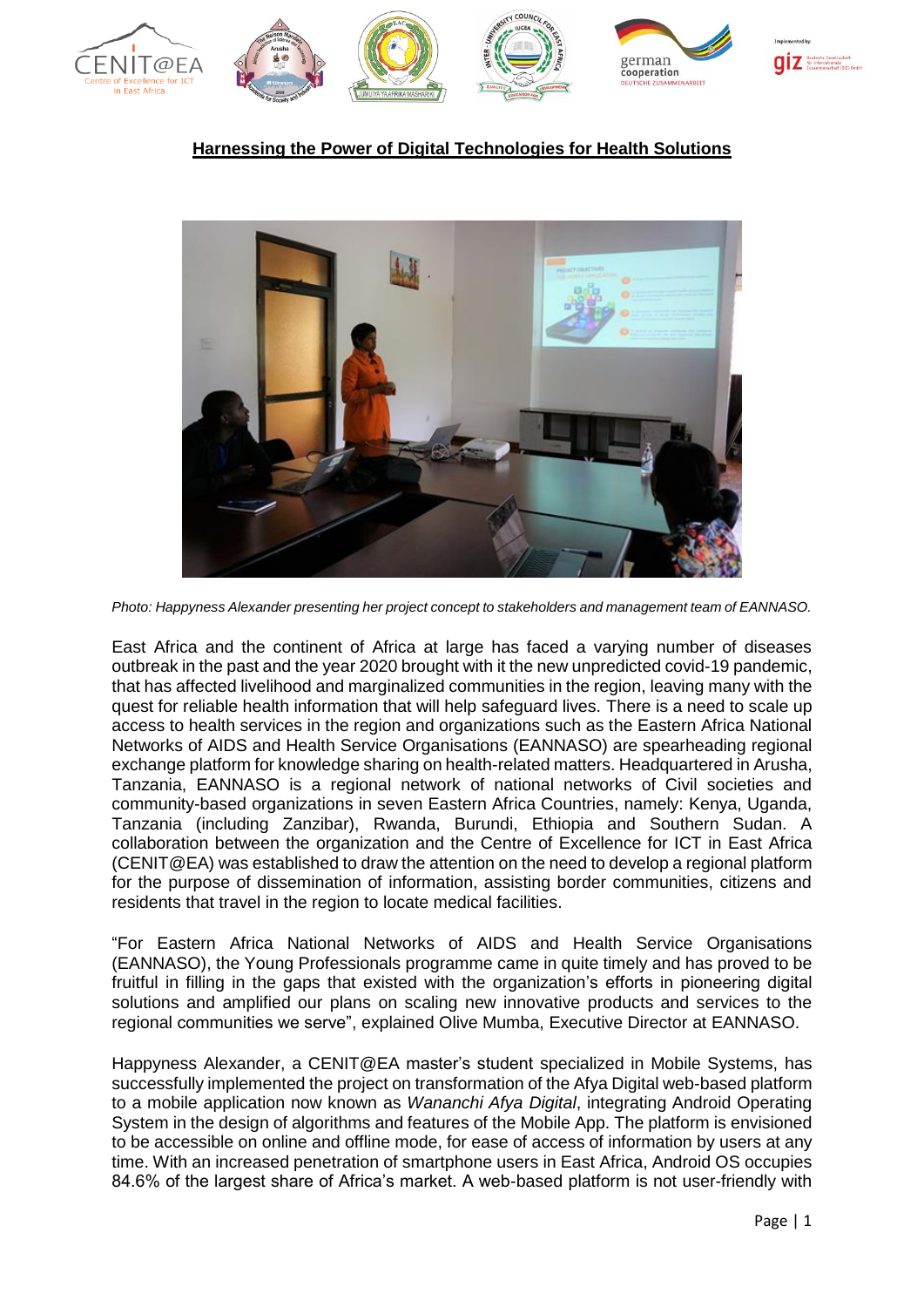

difficulties in accessibility and sometimes faced issues of unreliability of connection to servers. The app will provide real-time access to information and health updates notifications for any user, as well giving detailed information on health facilities and actual map locations. She continues to support the organization in the deployment of the Mobile App on to Google Play Store services and the development of the app for access with iPhone OS users.

The Wananchi Afya Digital App user interface is designed to provide the user with access to information through a dashboard that incorporates health information such as mapped facilities, travel guidelines, locations of healthcare centers, country's health and safety updates among others. This digital innovation builds upon the existing initiatives, together with the afyadigital.health, a web-based digital platform previously initiated and developed by EANNASO with financial support from the Incubator for Integration and Development in East Africa (IIDEA), a GIZ-East African Community Cooperation project. The overall aim of the development of the Mobile App is geared towards the provision of access to local digital health options by mapping health service provision points in East Africa, along with up-to-date health alerts for travelers, which makes available an outlook of the health situation in a particular country being visited and shares necessary measures to abide to. Through the Wananchi Afya Digital Mobile App, one is able to access pertinent information on existing health facilities, including locations and the type of services provided, as well as contact information should one need to schedule an appointment. It helps to save time by informing the user on the health facility which is the closest. So, one is better able to plan travel with the peace of mind of knowing where to access essential health services if needed.

The Afya Digital health platform currently covers Kenya and Tanzania. More than 4,000 people across the world have used the platform since its launch in 2020. Benchmarking on time and availability of resources, the platform will be scaled up across the African continent. Afya Digital is now fully developed into a native mobile application using the Android operating system to ensure wide coverage with support of ICT developers from the Center of Excellence (CENIT@EA).

After the completion of the project implemented by the student, the organization plans to engage CENIT@EA for a post-internship support component on digital skills training for its employees, to further support on the sustainability and enhancement of the digital solutions. EANNASO acknowledges the power of digital technology in stemming health solutions and sees a positive influence of digital transformation in the achievement of the organization's goal in the future, thus scaling up access to health services beyond the borders of Tanzania and Kenya. With the success of the projects implemented, EANNASO plans on working closely with GIZ and CENIT@EA, gaining valuable technical and financial support in the roll out and scaling of new projects in the region. "Numerous projects are in the pipeline and a continued engagement of Young Professionals from CENIT@EA will enable the organization to pilot and evaluate the feasibility of the new digital products and services in the market", added Rodrick W. Mugishagwe, TB Program Officer and Knowledge Management & Learning Team Leader at EANNASO.